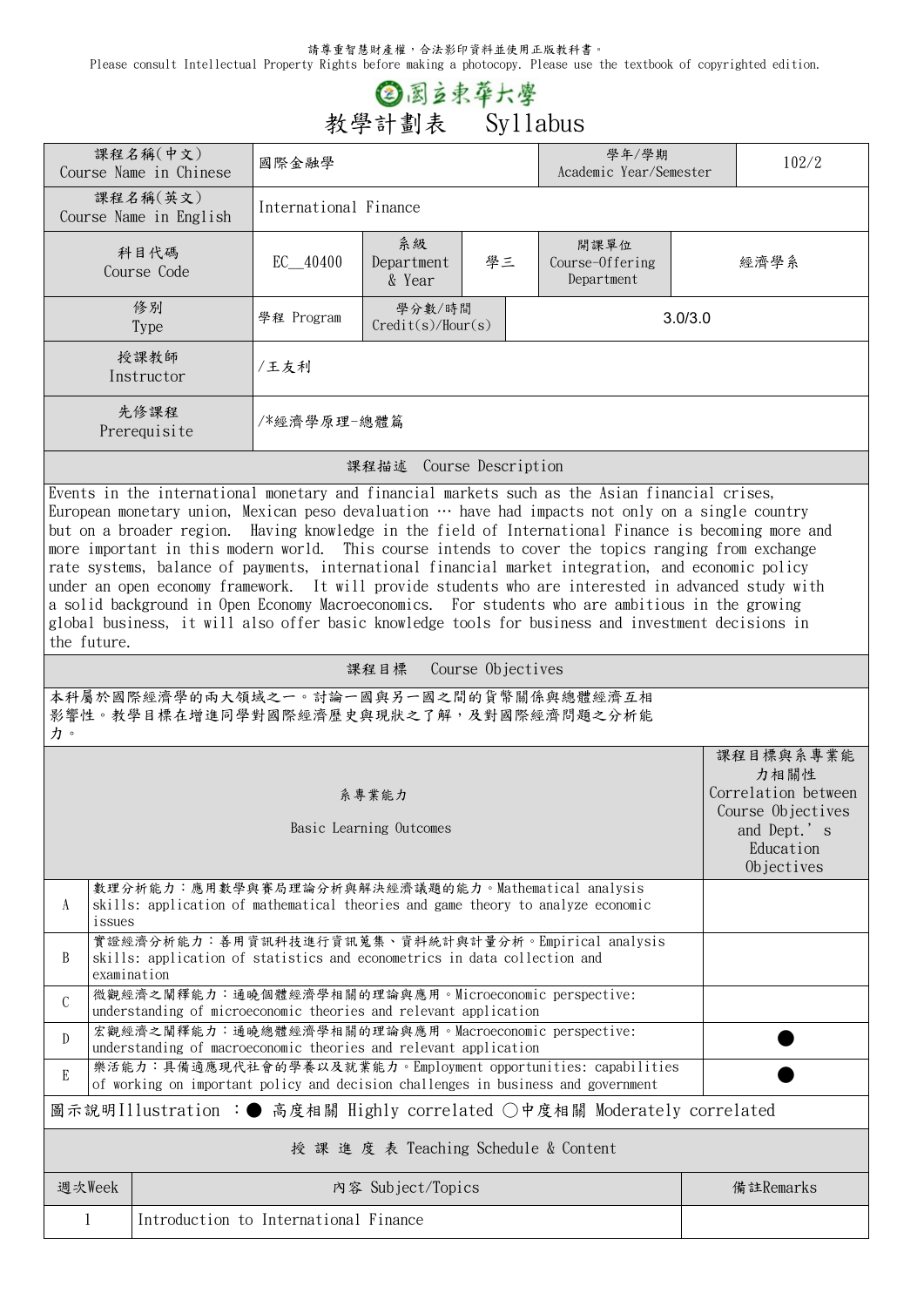| $\overline{2}$                           | Ch13<br>National Income Accounting and the Balance of Payment  |                                                 |              |                      |              |                     |          |                    |                 |      |  |  |  |
|------------------------------------------|----------------------------------------------------------------|-------------------------------------------------|--------------|----------------------|--------------|---------------------|----------|--------------------|-----------------|------|--|--|--|
| 3                                        | National Income Accounting and the Balance of Payments         | Ch1                                             |              |                      |              |                     |          |                    |                 |      |  |  |  |
| $\overline{4}$                           | Exchange Rates and the Foreign Exchange Market                 | Ch14                                            |              |                      |              |                     |          |                    |                 |      |  |  |  |
| 5                                        | Money, Interest Rates, and Exchange Rates                      | Ch15                                            |              |                      |              |                     |          |                    |                 |      |  |  |  |
| $6\phantom{.0}$                          | Price Levels and the Exchange Rate in the Long Run             | Ch16                                            |              |                      |              |                     |          |                    |                 |      |  |  |  |
| 7                                        | Spring Break, No Class                                         |                                                 |              |                      |              |                     |          |                    |                 |      |  |  |  |
| 8                                        | Ch17<br>Output and the Exchange Rate in the Short Run          |                                                 |              |                      |              |                     |          |                    |                 |      |  |  |  |
| 9                                        | 期中考試週 Midterm Exam                                             |                                                 |              |                      |              |                     |          |                    |                 |      |  |  |  |
| 10                                       | Output and the Exchange Rate in the Short Run                  | Ch17                                            |              |                      |              |                     |          |                    |                 |      |  |  |  |
| 11                                       | Ch18<br>Fixed Exchange Rates and Foreign Exchange Intervention |                                                 |              |                      |              |                     |          |                    |                 |      |  |  |  |
| 12                                       | Fixed Exchange Rates and Foreign Exchange Intervention<br>Ch18 |                                                 |              |                      |              |                     |          |                    |                 |      |  |  |  |
| 13                                       | The International Monetary System                              |                                                 |              |                      |              |                     |          |                    |                 | Ch19 |  |  |  |
| 14                                       | The International Monetary Systems                             |                                                 |              |                      |              |                     |          |                    |                 | Ch19 |  |  |  |
| 15                                       | Optimum Currency Areas and the European Experience             | Ch20                                            |              |                      |              |                     |          |                    |                 |      |  |  |  |
| 16                                       | Financial Globalization: Opportunity and Crisis                |                                                 |              |                      |              |                     |          |                    |                 | Ch21 |  |  |  |
| 17                                       | Developing Countries: Growth, Crisis, and Reform               |                                                 |              |                      |              |                     |          |                    |                 | Ch22 |  |  |  |
| 18                                       | 期末考試週 Final Exam                                               |                                                 |              |                      |              |                     |          |                    |                 |      |  |  |  |
|                                          |                                                                | 教學                                              | 策            | 略                    |              | Teaching Strategies |          |                    |                 |      |  |  |  |
|                                          | 課堂講授 Lecture                                                   | $\blacktriangledown$                            |              | 分組討論Group Discussion |              |                     |          |                    | 參觀實習 Field Trip |      |  |  |  |
|                                          | 其他Miscellaneous:                                               |                                                 |              |                      |              |                     |          |                    |                 |      |  |  |  |
|                                          |                                                                | 學期成績計算及多元評量方式 Grading & Assessments             |              |                      |              |                     |          |                    |                 |      |  |  |  |
| 配分項目                                     |                                                                | 配分比例                                            |              |                      |              |                     |          | 多元評量方式 Assessments |                 |      |  |  |  |
|                                          | Items                                                          | Percentage                                      | 測驗<br>會考     | 實作<br>觀察             | 口頭<br>發表     | 專題<br>研究            | 創作<br>展演 | 卷宗<br>評量           | 證照<br>檢定        | 其他   |  |  |  |
| 平時成績 General<br>Performance              |                                                                | 10%                                             | $\checkmark$ |                      | $\checkmark$ |                     |          |                    |                 |      |  |  |  |
| 期中考成績 Midterm Exam                       |                                                                | 30%                                             | $\checkmark$ |                      |              |                     |          |                    |                 |      |  |  |  |
| 期末考成績 Final Exam                         |                                                                | 40%                                             | $\checkmark$ |                      |              |                     |          |                    |                 |      |  |  |  |
| 作業成績 Homework and/or<br>Assignments      |                                                                | 10%                                             |              | $\checkmark$         |              |                     |          |                    |                 |      |  |  |  |
| 其他 Miscellaneous<br>(Class Presentation) |                                                                | 10%                                             |              |                      | $\checkmark$ | $\checkmark$        |          |                    |                 |      |  |  |  |
|                                          |                                                                | Grading & Assessments Supplemental instructions |              | 評量方式補充說明             |              |                     |          |                    |                 |      |  |  |  |
|                                          |                                                                |                                                 |              |                      |              |                     |          |                    |                 |      |  |  |  |
|                                          |                                                                |                                                 |              |                      |              |                     |          |                    |                 |      |  |  |  |